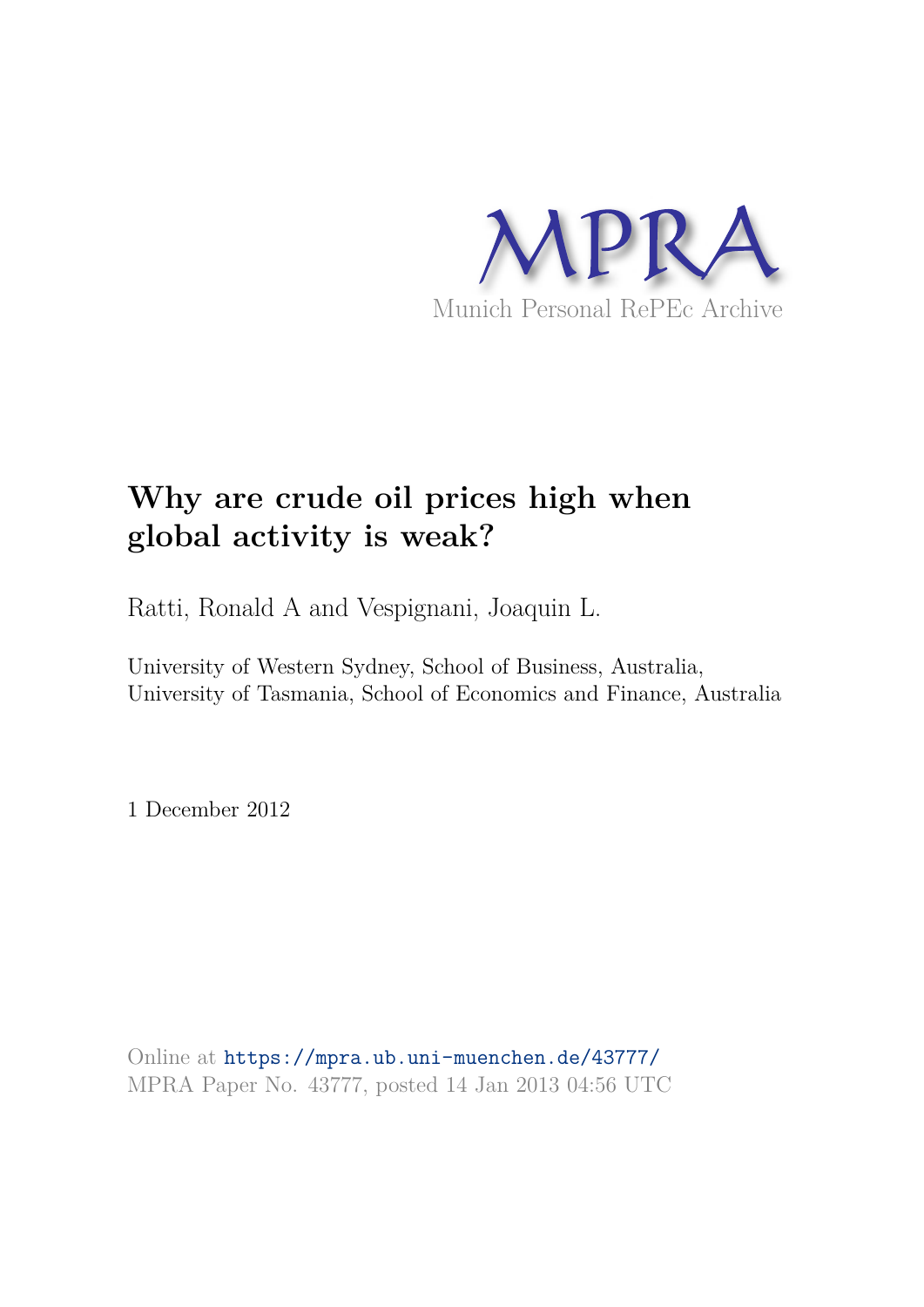Why are crude oil prices high when global activity is weak?

Ronald A. Ratti<sup>a\*</sup> and Joaquin L. Vespignani $b***$ 

<sup>a</sup>University of Western Sydney, School of Business, Australia <sup>b</sup>University of Tasmania, School of Economics and Finance, Australia

## **Abstract**

There have been substantial increases in liquidity in recent years and real oil prices have almost returned to the high levels achieved before the Global financial crisis. Unanticipated increases in global real M2 lead to statistically significant increases in real oil prices. The cumulative impact of global real M2 on the real price of crude oil is important in the recovery of oil price over 2009 to 2011.

Keywords: Oil Price, Global Liquidity

JEL Codes: E31, E32, Q41, Q43

\*\*Corresponding author: Joaquin L. Vespignani; University of Tasmania, School of Economics and Finance, Australia; Tel. No: +61 3 62262825; E-mail address[: Joaquin.Vespignani@utas.edu.au](mailto:Joaquin.Vespignani@utas.edu.au) 

\*Ronald A. Ratti; University of Western Sydney, School of Business, Australia; Tel. No: +61 2 9685 9346; Email address: [r.ratti@uws.edu.au](mailto:r.ratti@uws.edu.au)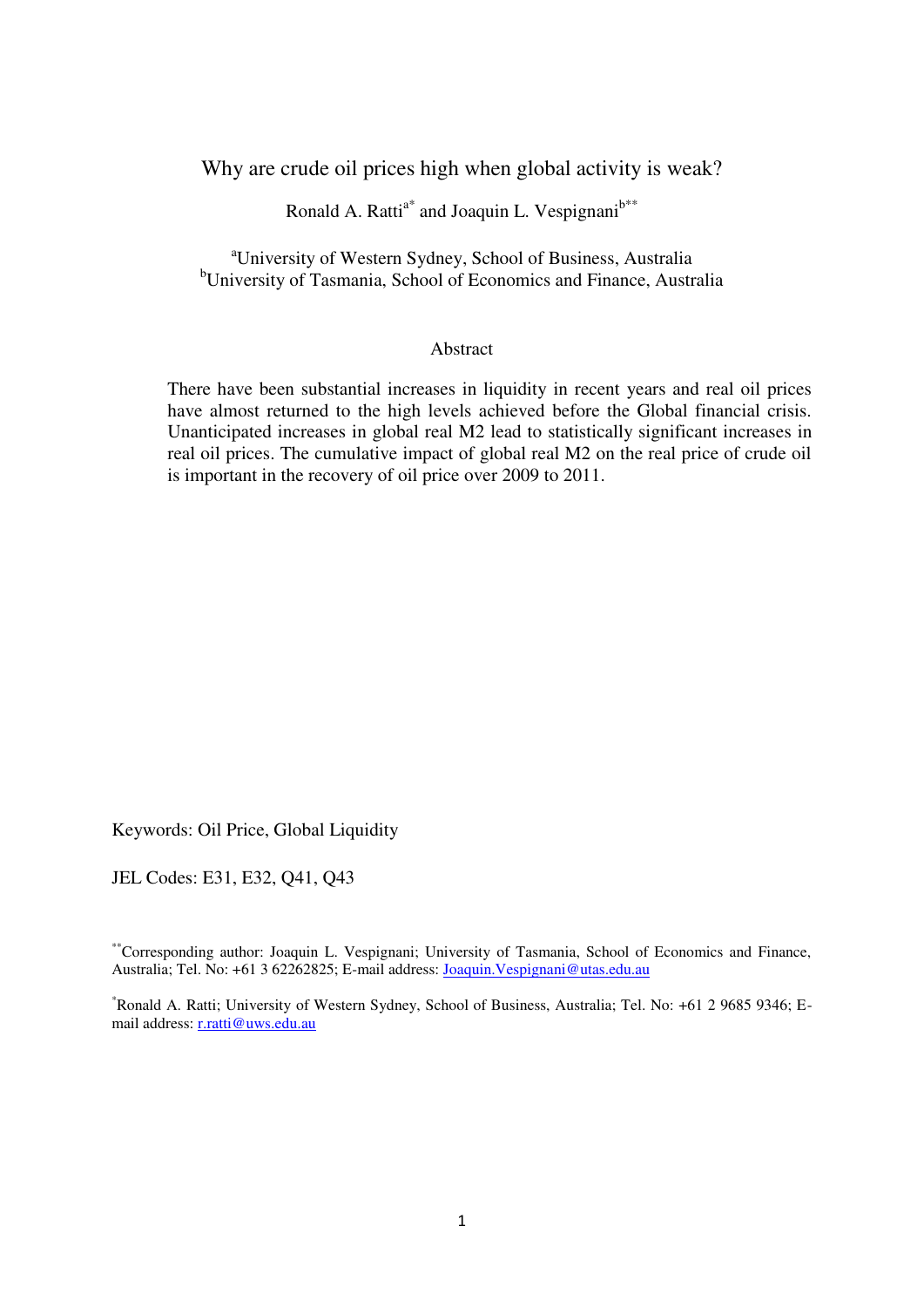### **Why are crude oil prices high when global activity is weak?**

# **1.Introduction**

Given that global liquidity has risen substantially in recent years the question arises of whether there has been spill-over from liquidity to crude oil prices. The substantial increase in nominal M2 for the largest four economies from 13,500 billion U.S. dollars in 1997 to 45,000 billion U.S. dollars in 2011 is illustrated in Figure 1. In Figure 1 spot prices per barrel of West Texas Intermediate crude oil (WTI) are \$58.14 in January 2007 and \$140 in June 2008. The spot price for WTI falls to \$41.68 in January 2009 and rebounds to \$133.93 in April 2011.

Belke *et al.* (2010) show that global liquidity has risen sharply since 2001 and find significant impacts on an OECD commodity price index (dominated by oil with a weight of 63%). Anzuini *et al.* (2012) find support for a significant (but small) effect of U.S. monetary policy on oil prices over 1970-2008.<sup>1</sup>

In this paper we seek to determine the influence of structural oil price shocks and liquidity as it arises from the major economies on the price of crude oil. A structural VAR model is employed in the analysis.

## **2. Methodology**

<u>.</u>

Consider a structural vector autoregression model (SVAR) constructed with monthly data from 1997:1 to 2011:12, with the following variables: global oil production  $(GO_t)$ , real aggregate demand  $(AD_t)$ , real oil prices  $(RP_t)$ , and global real M2 in U.S. dollars  $(GLOM2<sub>t</sub>)$ <sup>2</sup> Global M2 is constructed by aggregating M2 in U.S. dollars of the Eurozone, U.S., China and Japan. Monthly data for China are available from 1997:1.  $(GO_t)$ ,  $(RP_t)$  and

<sup>&</sup>lt;sup>1</sup> Glick and Leduc (2012) do not find evidence of an effect of recent U.S. monetary policy shocks (specifically quantitative easing) on commodity prices.<br><sup>2</sup> The veriables: eil prices and clobal M2.

The variables: oil prices and global M2 are deflated by the United States (U.S.) consumer price index (CPI). The M2 in the four biggest economies (accounting for 65% of the world economy in 2011) is used as a proxy for global liquidity.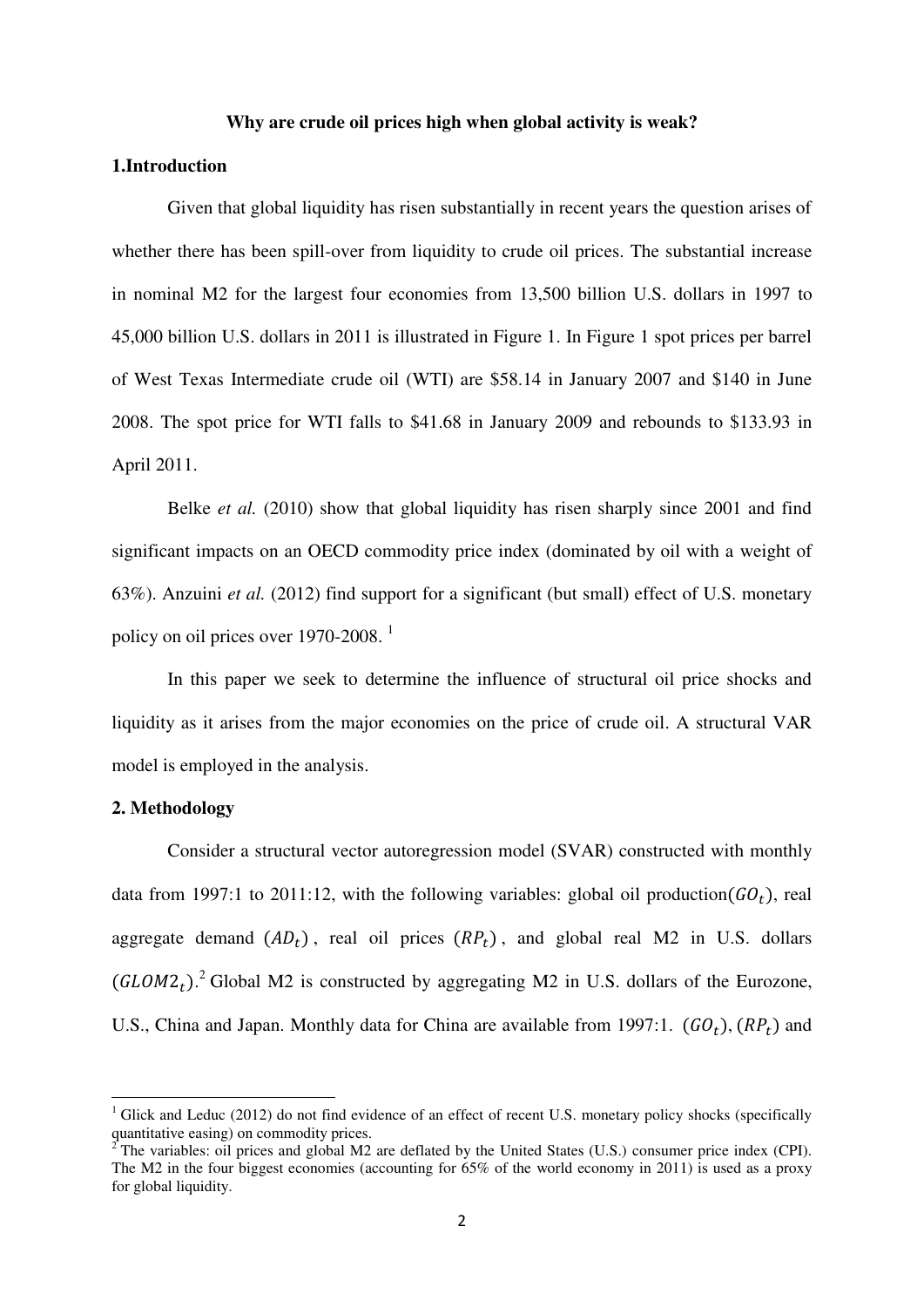$(GLOM2<sub>t</sub>)$  are first different stationary variables.<sup>3</sup> Real aggregate demand is measured by the index of global real economic activity constructed by Kilian (2009) based on equal-weighted dry cargo freight rates.  $AD_t$  is stationary.

The SVAR model can expressed as:

$$
B_0 X_t = \beta + \sum_{i=1}^3 B_i X_{t-i} + \varepsilon_t \,, \tag{1}
$$

where three lags are determined by the Akaike Information Criterion (AIC) and  $\varepsilon$ <sub>t</sub> denotes the vector of serially and mutually uncorrelated structural innovations. The vector  $X_t$  can be expressed as  $X_t = [\Delta \log(GO_t), AD_t, \Delta \log(RP_t), \Delta \log(GLOM2_t)]$ . Model restrictions are based on Killian (2009), to the extent possible, given the inclusion in our model of the global M2. The identification restrictions on  $B_0X_t$  are imposed as follows:

$$
B_oX_t = \begin{bmatrix} 1 & 0 & 0 & 0 & 0 \\ -b_{20} & 1 & 0 & 0 & 0 \\ -b_{30} & -b_{31} & 1 & 0 & 0 \\ -b_{40} & -b_{41} & -b_{42} & 1 & 0 \end{bmatrix} \begin{bmatrix} \Delta \log(GO_{t,10}) \\ AD_{t,20} \\ \Delta \log(RP_{t,30}) \\ \Delta \log(GLOM2_{t,40}) \end{bmatrix}
$$
(2)

## **3. Empirical results**

<u>.</u>

#### **3.1. Impulse response function results**

Figure 2 shows the responses of the variables in the SVAR to one-standard deviation structural innovations. In the first column are shown the responses of global oil production, global real aggregate demand, global real price of oil and global real M2 to a structural (positive) innovation in global oil production. The effect of an unanticipated supply disruption on global oil production is very persistent and highly significant. An unanticipated negative innovation in global oil production does not cause a significant effect on the real price of oil, but does cause a significant negative effect on global real aggregate demand. A disruption to global oil production causes decline in Global real M2 that is significant in the second and third months.

<sup>&</sup>lt;sup>3</sup> As indicated by the Augmented Dickey Fuller and confirmed by the Dickey Fuller GLS, the Phillip-Perron and the Kwiatkowski-Phillips-Schmidt-Shin.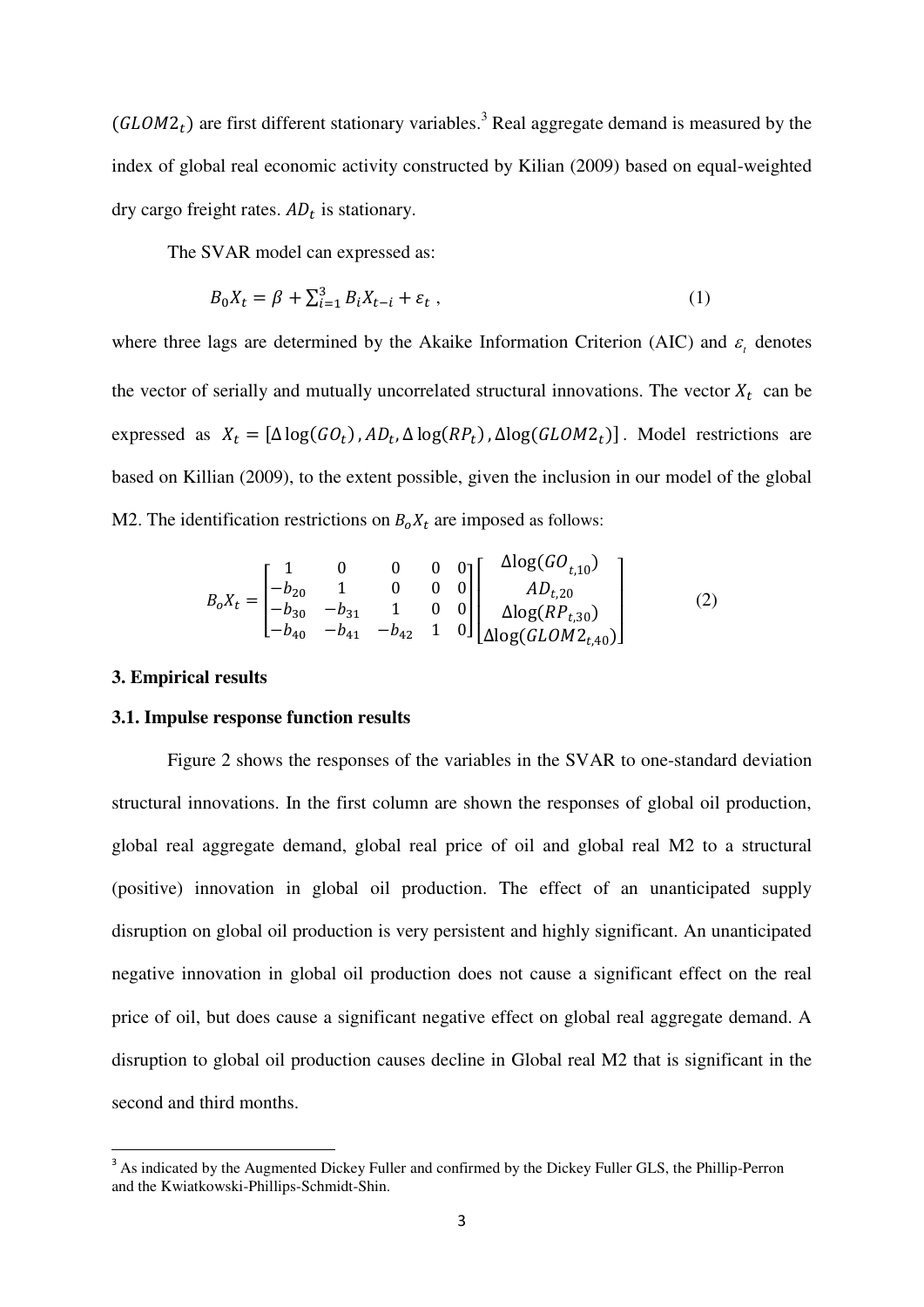In the second column of Figure 2 a positive global real aggregate demand shock has a persistent positive effect on global oil production that is statistically significant between the third and eleventh months. An unanticipated global real aggregate demand expansion has a significant effect on global real aggregate demand that rises over time. A positive global real activity shock has a positive effect on real oil prices that is statistically significant for about five months. A positive shock to global real activity does not significantly affect global real M2.

 The effects of an oil market–specific demand shock are shown in column 3 of Figure 2. In the third row of column 3 a positive shock in oil market-specific demand has a large and persistent positive effect on the real price of oil. This effect is highly statistically significant and rises in magnitude over the first three months. An oil market–specific demand shock is associated with significant effects on global oil production and significant increases in global real aggregate demand. A positive oil market–specific demand shock increases global real M2 in the first months.

In the fourth column are shown the responses of the variables to structural innovations in Global real M2. In response to an unanticipated increase in Global real M2 there are significant and persistent increases in global oil production and in global real aggregate demand. After a positive shock to global real M2, an increase in global oil production builds up over the first five months and is statistically significant after the third month. The rise in global real aggregate demand is statistically significant over all twenty months. The increase in real oil prices is statistically significant between the fifth and ninth months.

In summary, global real M2 has statistically significant effects on real oil prices, global aggregate demand and global oil production. Many of the other results over 1997:01- 2011:12 in Figure 3 are comparable and similar to those found by Kilian (2009) for 1973:1- 2007:12. Brief mention will be made of findings that are different. Over 1997:01-2011:12 an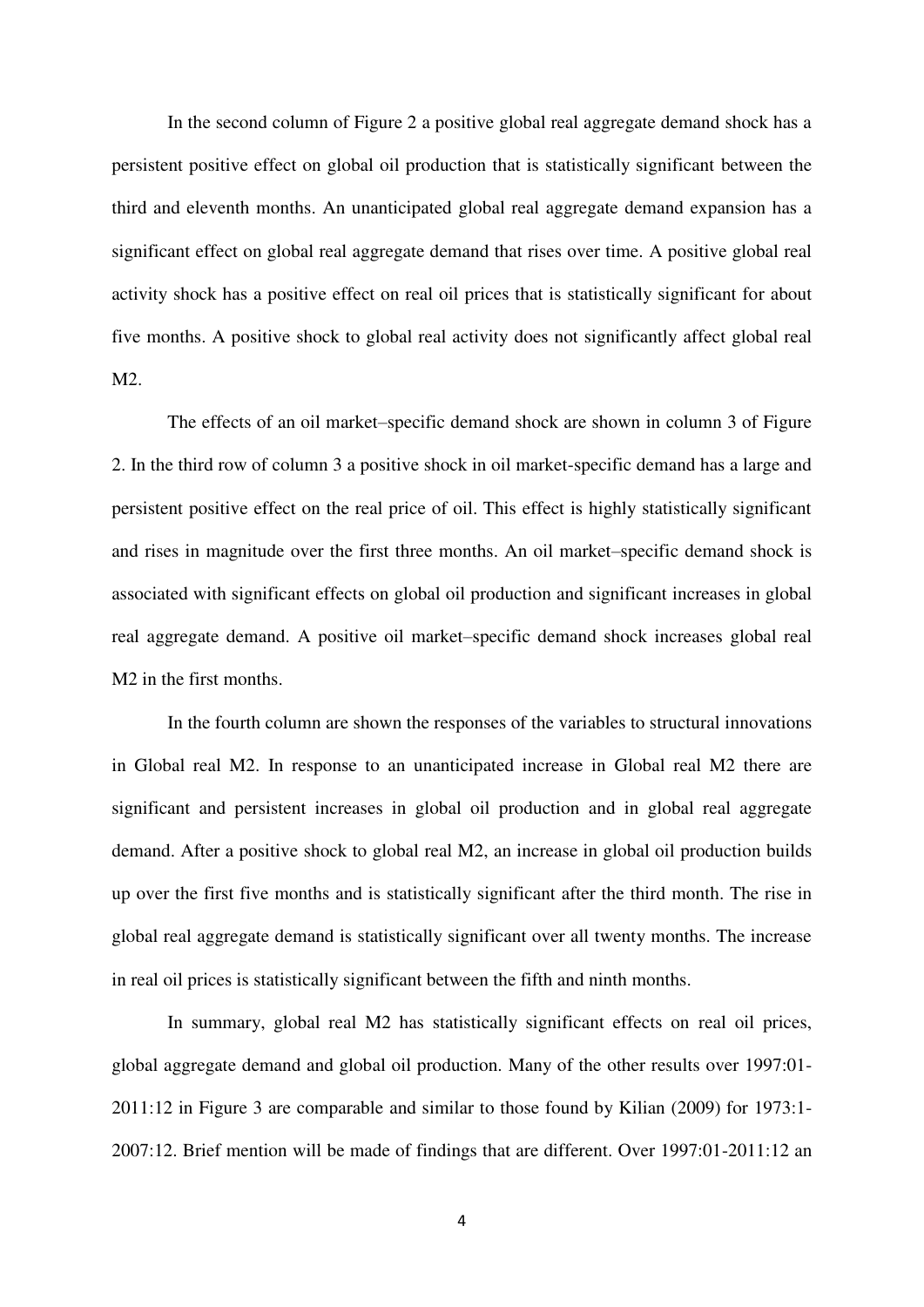unanticipated negative innovation in global oil production causes a significant negative effect on global real aggregate demand, whereas over 1973:1-2007:12 the result is at best marginally significant. A positive oil market–specific demand shock has a positive significant effect (at one standard error confidence bands after the second month) on global oil production over 1997:01-2011:12, but not over 1973:1-2007:12.

## **3.2. Historical decomposition of real oil price**

<u>.</u>

The cumulative contribution to the real price of oil of the structural shocks to global oil production, global real aggregate demand, oil-specific demand and global real M2 are reported in Figure 3, from estimating the SVAR model in equation (4). Striking facts from Figure 3 are that the cumulative contribution to real oil price of shocks to global oil production are comparatively small, of shocks to oil-specific demand are comparatively large, and the contribution to real oil prices of shocks to global real aggregate demand and global real M2 are of intermediate and comparable size.

The early part of the period in Figure 3 reflects the recovery from the Asian financial crisis and world petroleum consumption returning to strong growth in 1999 and then the onset of recession in the U.S. beginning in March of 2001. In Figure 3 the rapid increase in oil price leading to a peak in June 2008 is associated with positive global real activity, low spare production capacity, and positive structural shocks to global real  $M2<sup>4</sup>$ . The fall in oil price from July 2008 to January 2009 is associated with the global financial crisis during late 2008, recession in the U.S. over December 2007 to June 2009, and weak growth in Europe. This is reflected in Figure 3 in that the cumulative contribution of structural shocks to global

<sup>&</sup>lt;sup>4</sup> On the production side, Hamilton (2011) notes the cumulative contribution of shocks to real oil price is related to a number of factors. A general strike in Venezuela reduced oil production at the end of 2002 and the beginning of 2003, and that the U.S. attack on Iraq starting in March 2003 further reduced oil production. Additional factors contributing to stagnation of oil production over 2002-2008 includes instability in places like Iraq and Nigeria, a fall in production from the North Sea and from fields in Mexico and Indonesia, and that Saudi production was lower in 2007 than in 2005. During 2011 oil production is disrupted in Libya and there is political turmoil in several Middle Eastern countries. Hamilton (2009) shows that the large oil price increases during 2007 and 2008 were due to strong global demand for oil.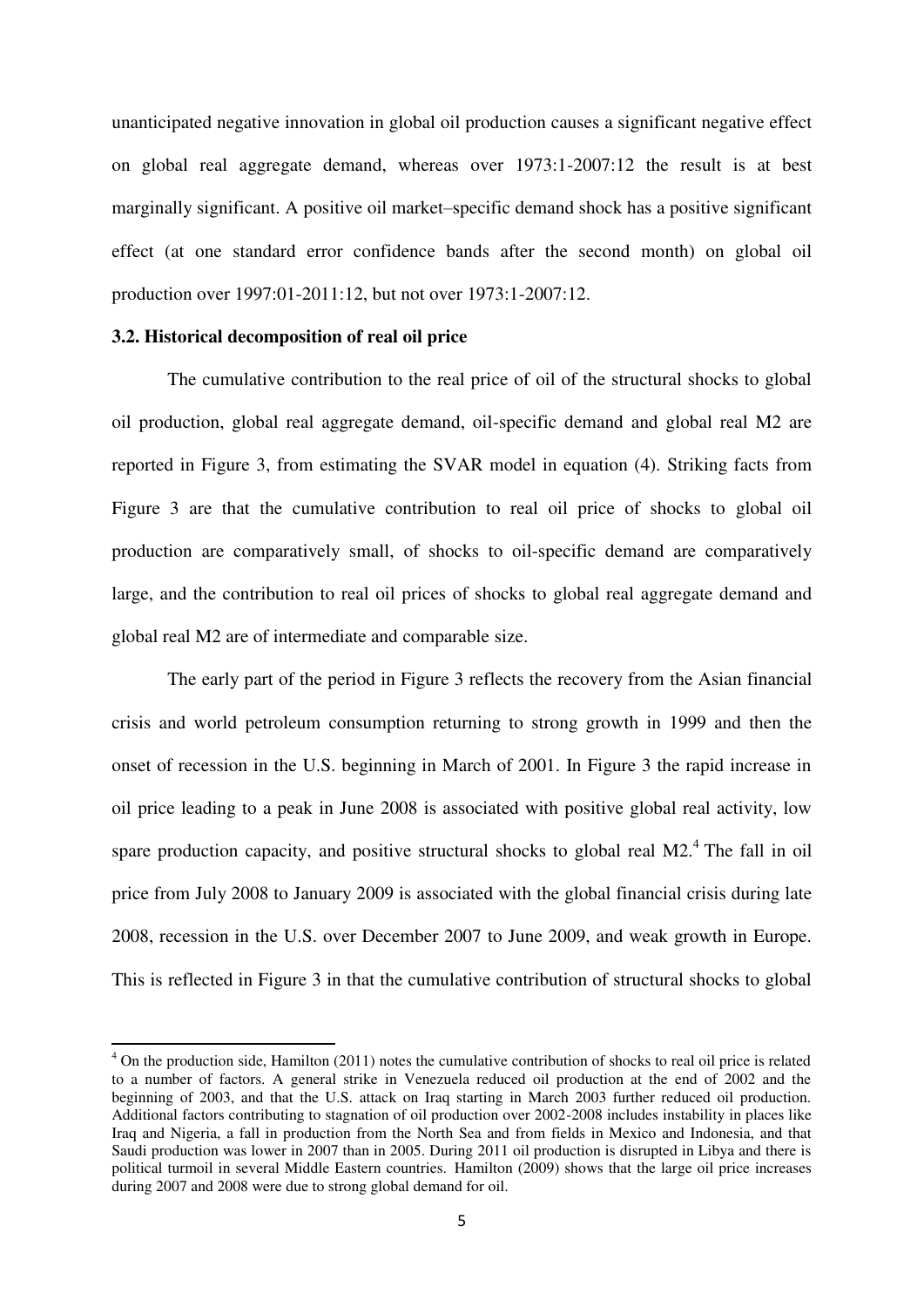real aggregate demand turn negative in mid-2008 and early 2009. OPEC decreases production target from September 2008 to January 2009. The contribution to real oil price of oil-market specific precautionary demand is also very small or negative at the end of 2008 and beginning of 2009.

The cumulative impact of global real M2 on the real price of crude oil is substantial in the recovery of oil price during 2009 and 2010. Cumulative effects of positive structural shocks to global real aggregate demand contribute to the rise in oil price from January 2009 through April 2011 only through the latter half of the period. Oil specific precautionary demand made a cumulative contribution to real oil prices at the end of 2009 and during  $2011<sup>5</sup>$ 

# **4. Discussion and Conclusion**

-

There have been substantial increases in liquidity in recent years and real oil prices have returned to high levels following the Global financial crisis. Unanticipated increases in global real M2 lead to statistically significant increases in real oil prices. The cumulative contributions of shocks to global real aggregate demand and to global real M2 to real oil prices 1997:01-2011:12 are of comparable size. The cumulative impact of global real M2 on the real price of crude oil is important in the recovery of oil price during 2009 and 2010.

Barsky and Kilian (2002) argue that change in monetary policy regimes was a key factor behind the oil price increases of the 1970s and show that the substantial increase in industrial commodity prices that preceded the increase in oil prices in 1973-1974 is consistent with the view that rising demand based on increased global liquidity drove oil prices higher. Alquist et al. (2012) confirm the Gillman and Nakov (2009) findings that monetary factors

<sup>&</sup>lt;sup>5</sup> Our results are robust to different lag structure, alternative monetary aggregates and when different indicator for aggregate demand is used. Results are similar in magnitude and statistical significance with lag structures between three to eighteen in the SVAR model (with standard errors becoming larger due to reduction of degrees of freedom). Results are robust to use of global M1 or global M3 instead of global M2 as monetary aggregate and when OECD country industrial production (reported by OECD) replaces Kilian's measure of global aggregate demand.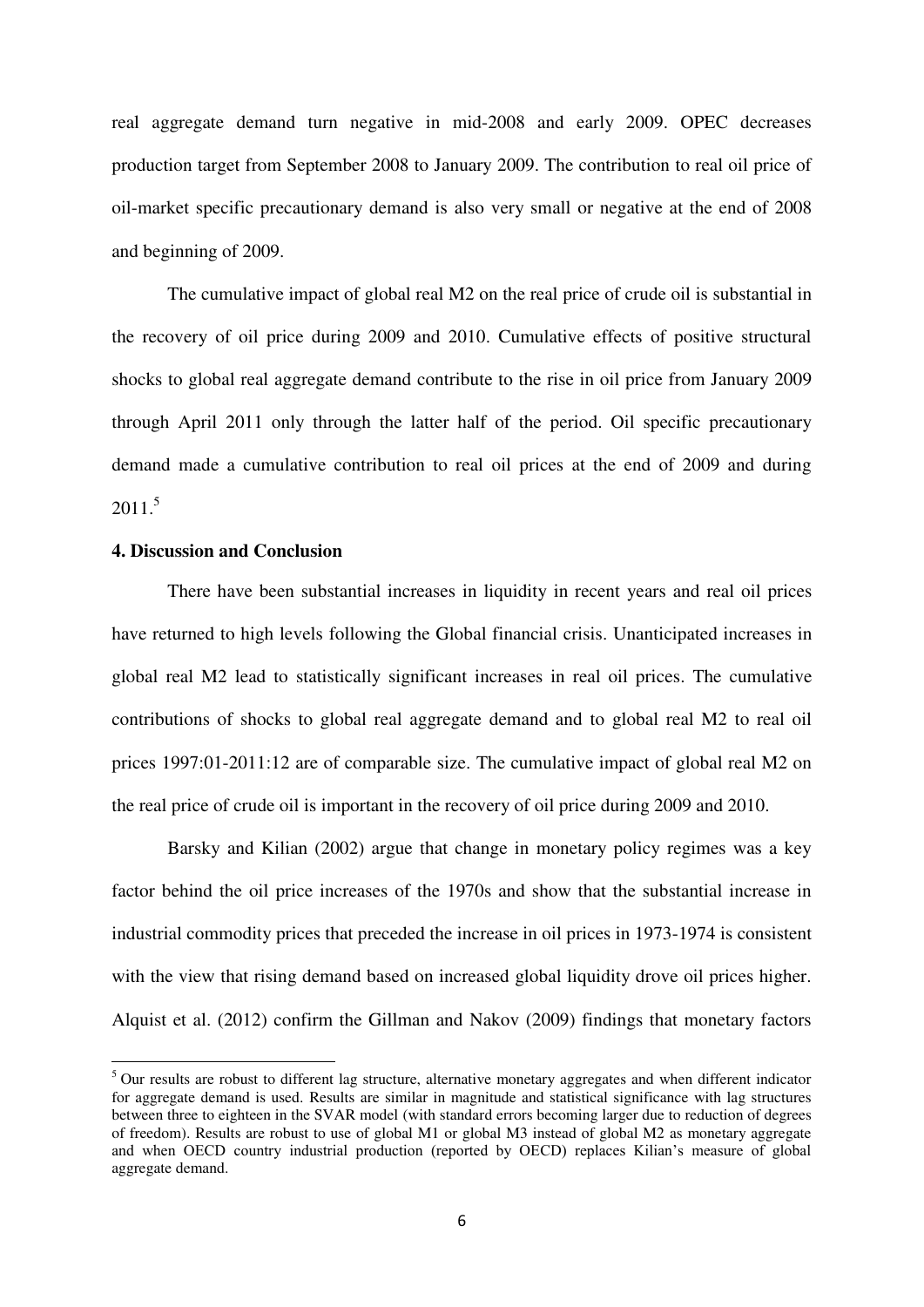Granger cause oil prices in the post-war period up until 1997. The issue is whether there is a

liquidity effect on oil prices in the last few years. It is likely that the real oil price rise is due

to real factors for which real M2 (M1 or M3) is a proxy.

# **References**

- Alquist, R., Kilian, L., Vigfusson, R.J., 2012. Forecasting the Price of Oil, in: Elliott, G., Timmermann, A. (Eds.), Handbook of Economic Forecasting, 2. Amsterdam: North-Holland.
- Anzuini, A., Lombardi, M.J., Pagano, P., 2012. The impact of monetary policy shocks on commodity prices. Bank of Italy Working Paper, Number 851.
- Barsky, R.B., Kilian, L., 2002. Do We Really Know that Oil Caused the Great Stagflation? A Monetary Alternative, in: Bernanke, B.S., Rogoff, K. (Eds.), NBER Macroeconomics Annual 2001. MIT Press: Cambridge, MA, pp. 137-183.
- Belke, A., Orth, W., Setzer, R., 2010. Liquidity and the dynamic pattern of asset price adjustment: A global view. Journal of Banking and Finance 34, 1933-1945.
- Gillman, M., Nakov, A., 2009. Monetary Effects on Nominal Oil Prices. North American Journal of Economics and Finance 20, 239-254.
- Glick, R., Leduc, S., 2012. Central bank announcements of asset purchases and the impact on global financial and commodity markets. Journal of International Money and Finance 31, 2078-2101.
- Hamilton, J.D., 2009. Causes and Consequences of the Oil Shock of 2007-08. Brookings Papers on Economic Activity 1, Spring, 215-261.
- Hamilton, J.D., 2011. Historical Oil Shocks. NBER Working Paper No. 16790. Forthcoming in The Routledge Handbook of Major Events in Economic History, Parker, R.E., Whaples, R.M., (Eds.), Routledge, 2013.
- Kilian, L., 2009. Not All Oil Price Shocks Are Alike: Disentangling Demand and Supply Shocks in the Crude Oil Market. American Economic Review 99, 1053-1069.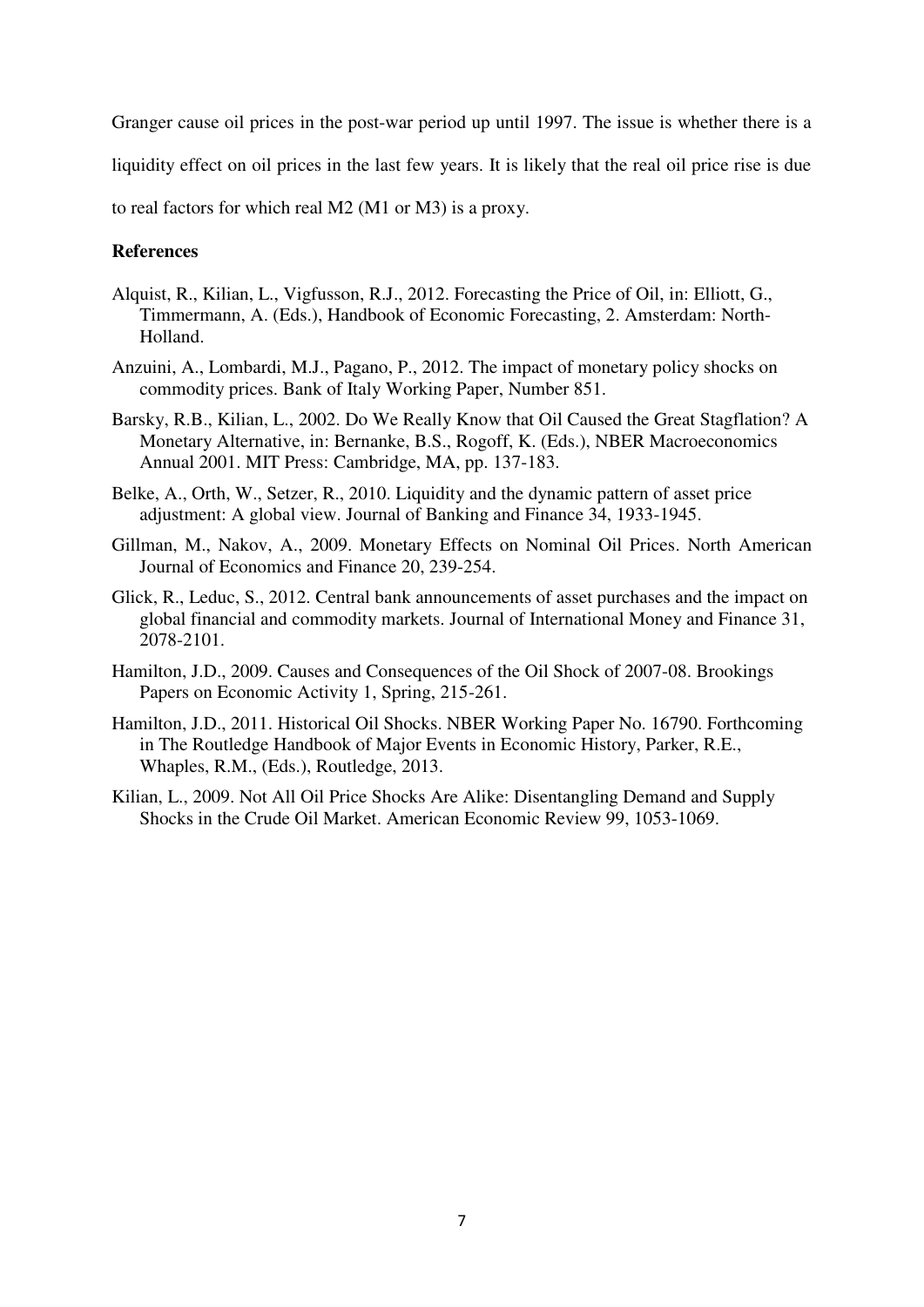

## Figure 1. Log of real global liquidity vs. log of real oil price





Figure 2. The impulse response effects of the structural shocks: 1997:01-2011:12

Notes: GO is global oil production, AD is global demand for commodities (from Kilian (2009), RP is real oil price, GLOBM2 is real M2 of U.S., Eurozone, Japan and China. The dashed lines represent one and two standard error confidence bands around the estimates of the coefficients of the impulse response functions. The confidence bands are obtained using Monte Carlo integration as described by Sims (1980), where 5000 draws were used from the asymptotic distribution of the VAR coefficient.